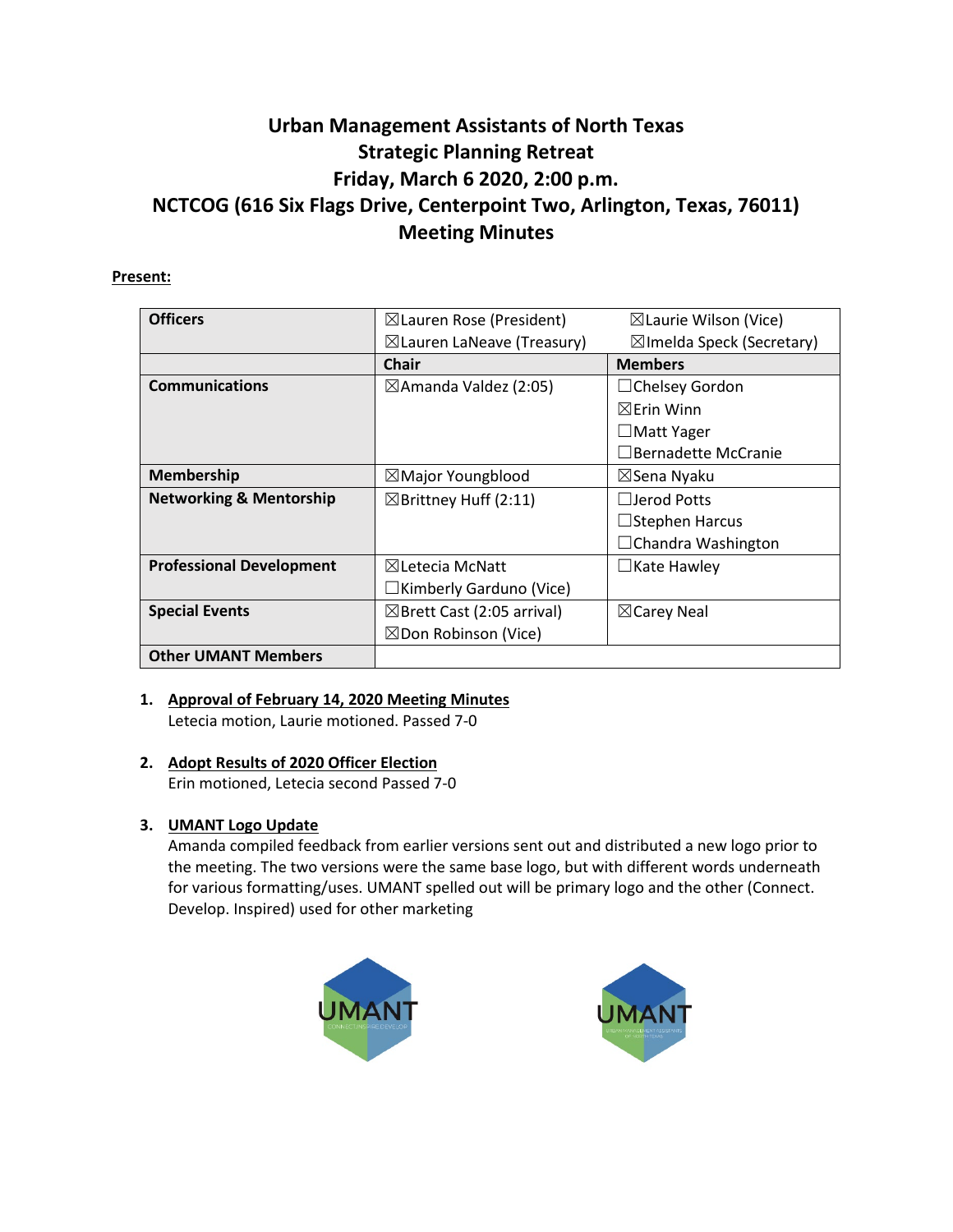Lauren reminded the group of the importance and meaning of certain components within the logo. A square to represent the 'town square', noting the history of cities and downtown areas. A circle to demonstrate that we are all united. However, noted that removal of the circle to move away from a halo/Saturn ring effect would be her preference.

Overall, there was consensus on the new imagery, but suggested minor tweaks. Major requesting a smaller version to use on smaller prints, Letecia asked for smaller wording to be bolded, etc. Amanda appreciated the feedback and provided quick changes to review during the meeting and noted that she can create different 'use' categories for the logo (e.g. small print marketing materials, larger print, event logo, etc.)



### **4. Committee Updates**

**Networking & Mentorship**

Recap: Exec Connect

Brittany noted everything went really well and UMANT sold out the space in Colleyville. Adrian (City of Colleyville) was super happy and offered to use space again. *Colleyville is receptive to UMANT using that space as long not on a Friday.*

Thanks was given to all that attended and ZacTax for sponsoring the event and happy hour. Lauren commented on the success of the event and thanked the committee for their work in putting it together.

Brittany sent thank you emails to Execs that attended and asked for feedback. One comment received was the Exec wished there were less attendees per table so there would have been more face time with Execs. Will be following up with attendees with formal survey to received feedback from their perspective.

Upcoming: Networking Happy Hour  $(3/6 - \text{TODAY} \cdot \text{R})$ 

Firehouse gastro park in partnership with UTA

Upcoming: Happy hour at Intrinsic BBQ after downtown 101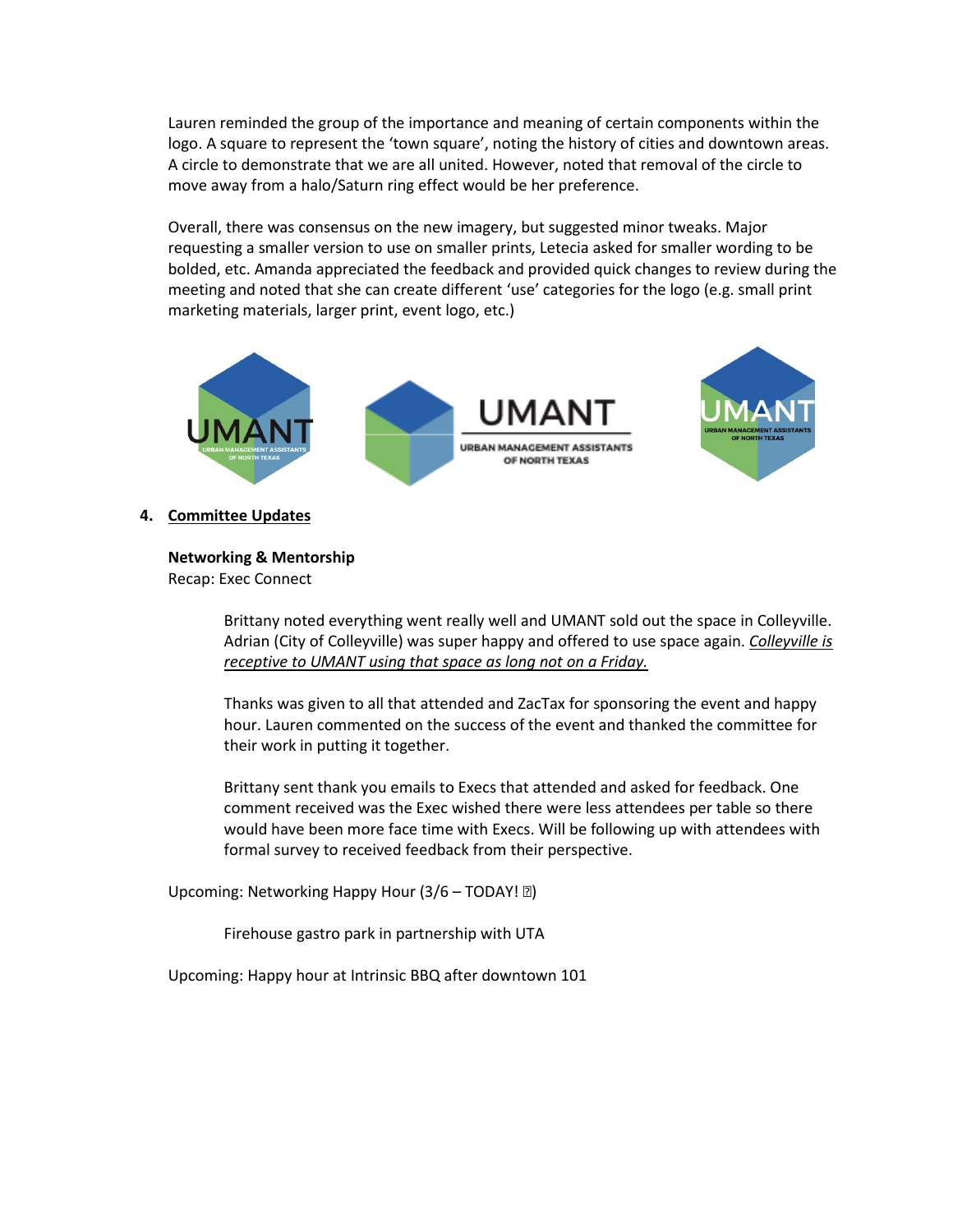#### **Professional Development**

Lauren did a plug for UMANT at the NTCMA meeting for upcoming events.

Upcoming: 101 Series: Downtown & Special Events (3/20 - Garland)

Letecia noted after meeting with special events and CVB team in Garland, the team wanted to focus presentation on what your destination city team can do – marketing your downtown, and how to promote that via events.

The Chair reminded people to promote the event because the speakers lined up for it are amazing and there are only 10 registrants so far.

101Series: Development (6/19 – Little Elm)

Letecia provided the structure of the event, noting it would be a workshop in City Hall and a Happy Hour at nearby Hula Hut

#### **Membership & Partnerships**

Major presented the membership numbers year to date, noting there were 8 new members in the month of February.

Recap: ELGL #Inspire Event at UTA

Major commented how it was a good event, though it was a raining out and attendance was lower than expected (still 100 name badges at table). Couple of students showed interest in joining UMANT in future. Even due to the weather impacting the overall turnout, Major believed it was successful for future platform to do again. Lauren R. thanked everyone who helped to put it together last minute.

#### **Communications**

No updates besides the logo update. Will send email reminder for newsletter content later this month

#### **Special Events**

#### Wine & Dine (4/25)

**Brett mentioned the committee is working** on sponsorship for event. Currently 86% funded via sponsorships. Still waiting to hear back from 3-4 sponsors and confident that those will commit a sponsorship.

Brett posed a question for group: Matt McCombs no longer with Jones and Carter and needs personal contact. To see if with his own business would like to sponsor. Brittany said she would share his new contact information.

Brett reminded that group, that in the last meeting, the group stated the desire to send out promo and tickets 6 weeks in advances, which would be March 16th. He said he can put the promo together, but needs help with the ticket set up. Also, asked who to get with regarding invoicing the sponsors. Lauren LaNeave stated she can help Brett with that.